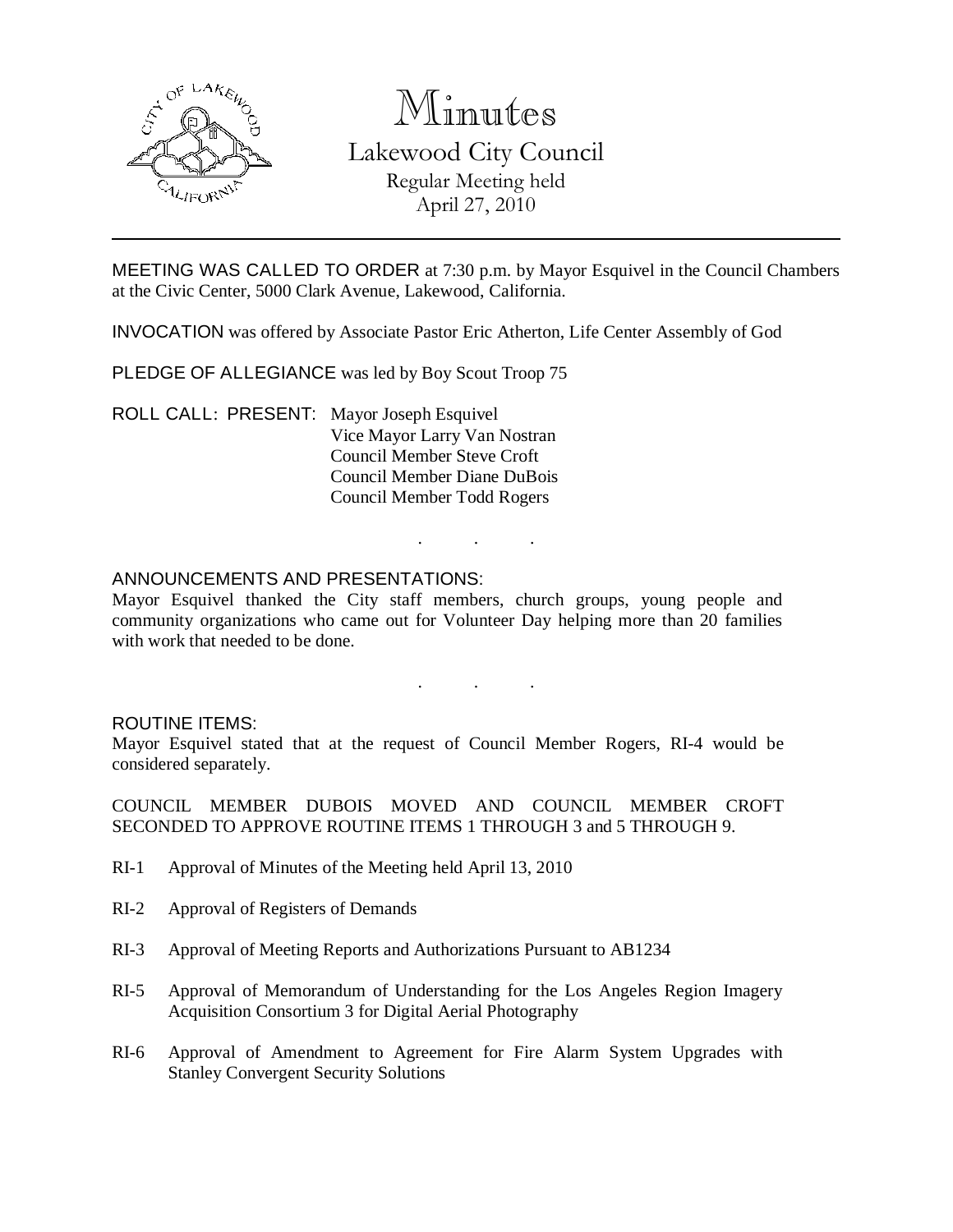ROUTINE ITEMS: Continued

- RI-7 RESOLUTION NO. 2010-16; A RESOLUTION OF THE CITY COUNCIL OF THE CITY OF LAKEWOOD RESCINDING RESOLUTIONS ESTABLISHING PHYSICALLY HANDICAPPED PERSONS DESIGNATED PARKING SPACES WITHIN THE CITY OF LAKEWOOD
- RI-8 Approval of Report of Monthly Investment Transactions
- RI-9 Approval of Quarterly Schedule of Investments

UPON ROLL CALL VOTE, THE MOTION WAS APPROVED:

AYES: COUNCIL MEMBERS: Van Nostran, DuBois, Croft, Rogers and Esquivel NAYS: COUNCIL MEMBERS: None

RI-4 RESOLUTION NO. 2010-15; A RESOLUTION OF THE CITY COUNCIL OF THE CITY OF LAKEWOOD, CALIFORNIA, APPROVING THE VOLUNTARY TRANSFER OF THE SECTION 8 HOUSING CHOICE VOUCHER PROGRAM FROM THE LAKEWOOD HOUSING AUTHORITY TO THE HOUSING AUTHORITY OF THE COUNTY OF LOS ANGELES

Council Member Rogers stated that after much discussion regarding the issue, he was reluctant about taking this action and that his concerns were well documented. He added that it was his hope that this was the best decision for the City and requested the addition of the recommendation to direct staff to provide the City Council with quarterly reports on the status of the City's Section 8 housing program commencing on the date the transfer takes effect and every three months thereafter.

COUNCIL MEMBER CROFT MOVED AND COUNCIL MEMBER DUBOIS SECONDED TO APPROVE ROUTINE ITEM 4 INCLUDING THE ADDED RECOMMENDATION. UPON ROLL CALL VOTE, THE MOTION WAS APPROVED:

AYES: COUNCIL MEMBERS: Van Nostran, DuBois, Croft, Rogers and Esquivel NAYS: COUNCIL MEMBERS: None

1.1 • AWARD OF BID FOR PUBLIC WORKS PROJECT NO. 2009-9, RE-ROOFING IMPROVEMENTS TO BURNS CENTER AND PALMS PARK PICNIC **SHELTERS** 

. . .

Lisa Rapp, Director of Public Works, displayed slides and made a presentation based on her memo in the agenda and identified the project scope which included two projects all under the one contract to replace the old roofing on the three picnic shelters at Palms Park and the roof systems at Burns Community Center. She reported that the bidding climate was favorable at this time and that nine bids had been received with the lowest responsible bidder being Roofing Standards of Placentia, whose bid was \$48,200 below the architect's estimate.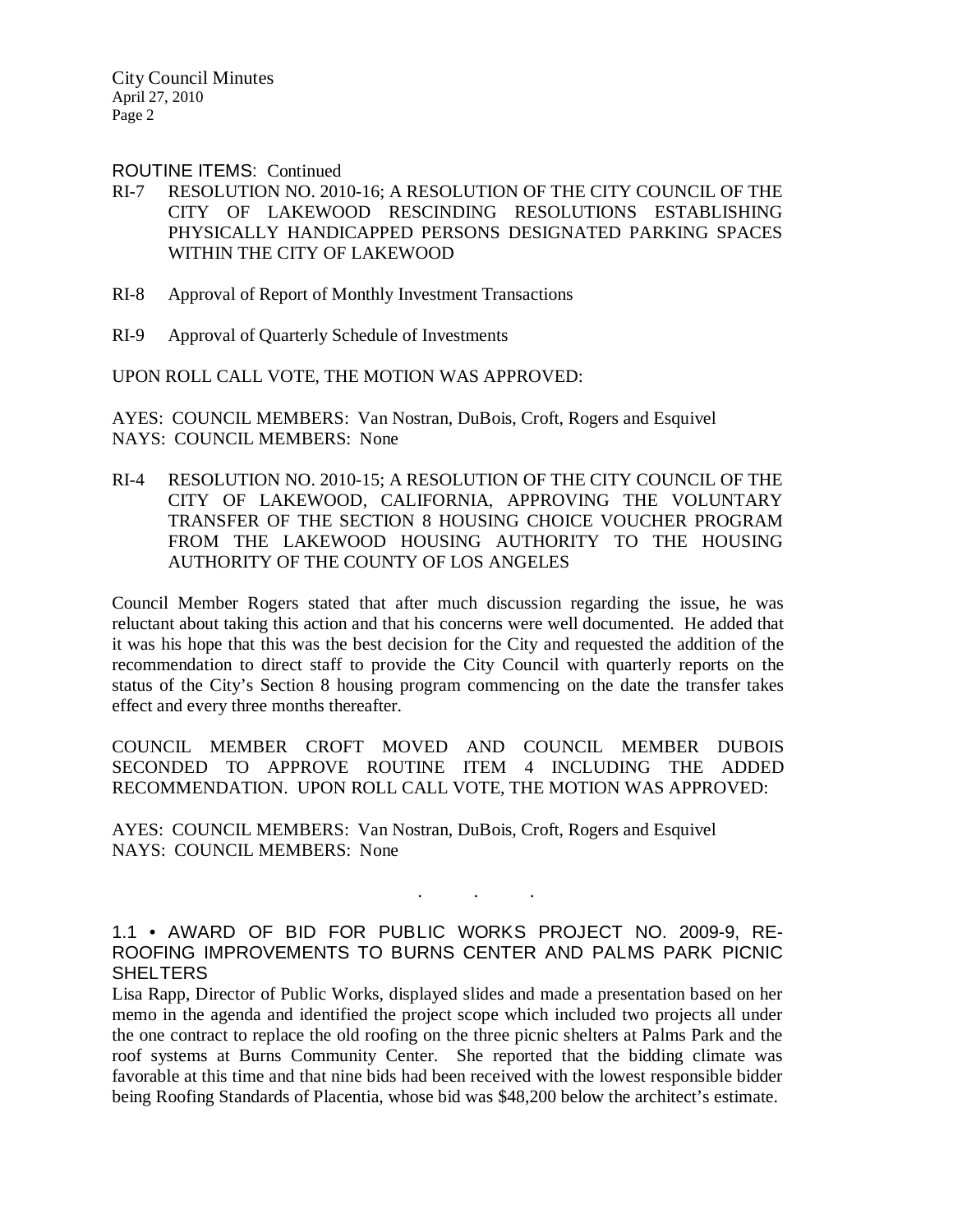## 1.1 • AWARD OF BID FOR PW PROJECT NO. 2009-9, RE-ROOFING IMPROVEMENTS TO BURNS CENTER AND PALMS PARK PICNIC SHELTERS - Continued

She noted that \$285,535 was available in Federal restricted Community Development Block Grant (CDBG) funds estimating that \$187,400 could be reallocated to the Palms and Biscailuz Parks Play Area Project. Because of staff's positive meeting with the contractor, it was recommended that a change order be negotiated to complete roofing improvements to the service garage building at Nixon Yard, which was a budgeted capital improvement with adequate funds in the project budget to cover the estimated cost. She concluded by stating that staff recommended the City Council adopt the plans, specifications, addendum and working details for the project; award a contract for Public Works No. 2009-9, in the amount of \$56,800 to Roofing Standards of Placentia, and authorize the Mayor to sign the contract in a form approved by the City Attorney; authorize staff to approve a cumulative total of change orders as necessary not to exceed \$6,000; and authorize staff to negotiate a change order in an amount not to exceed \$30,000 to reroof the metal vehicle service garage building at the Nixon Yard.

Responding to questions from Vice Mayor Van Nostran, Ms. Rapp stated that Roofing Standards had been in business for about 20 years and that the roofing manufacturer stood behind their guarantees provided the roofs were maintained according to the requirements of the bond.

Ms. Rapp confirmed for Council Member DuBois that the CDBG funds for the park projects were restricted monies that could not be switched over to administrative or public safety funds should there be a budget shortfall.

Council Member Croft, noting that Burns Community Center was a busy facility, inquired about the length of time it would take for the roofing work. The Public Works Director responded by stating that the contractor had quoted one day for the picnic shelters and one week for Burns Community Center with no disruption of any kind.

Council Member Rogers added that it was commendable that the City was able to take advantage of restricted funds, which must be used for certain purposes, to maintain infrastructure when times were tough without tapping into general funds to do so.

Mayor Esquivel opened the public hearing at 7:46 p.m. and called for anyone in the audience wishing to address the City Council on this matter. There was no response.

VICE MAYOR VAN NOSTRAN MOVED AND COUNCIL MEMBER DUBOIS SECONDED TO APPROVE STAFF'S RECOMMENDATION. UPON ROLL CALL VOTE, THE MOTION WAS APPROVED:

AYES: COUNCIL MEMBERS: Van Nostran, DuBois, Croft, Rogers and Esquivel NAYS: COUNCIL MEMBERS: None

. . .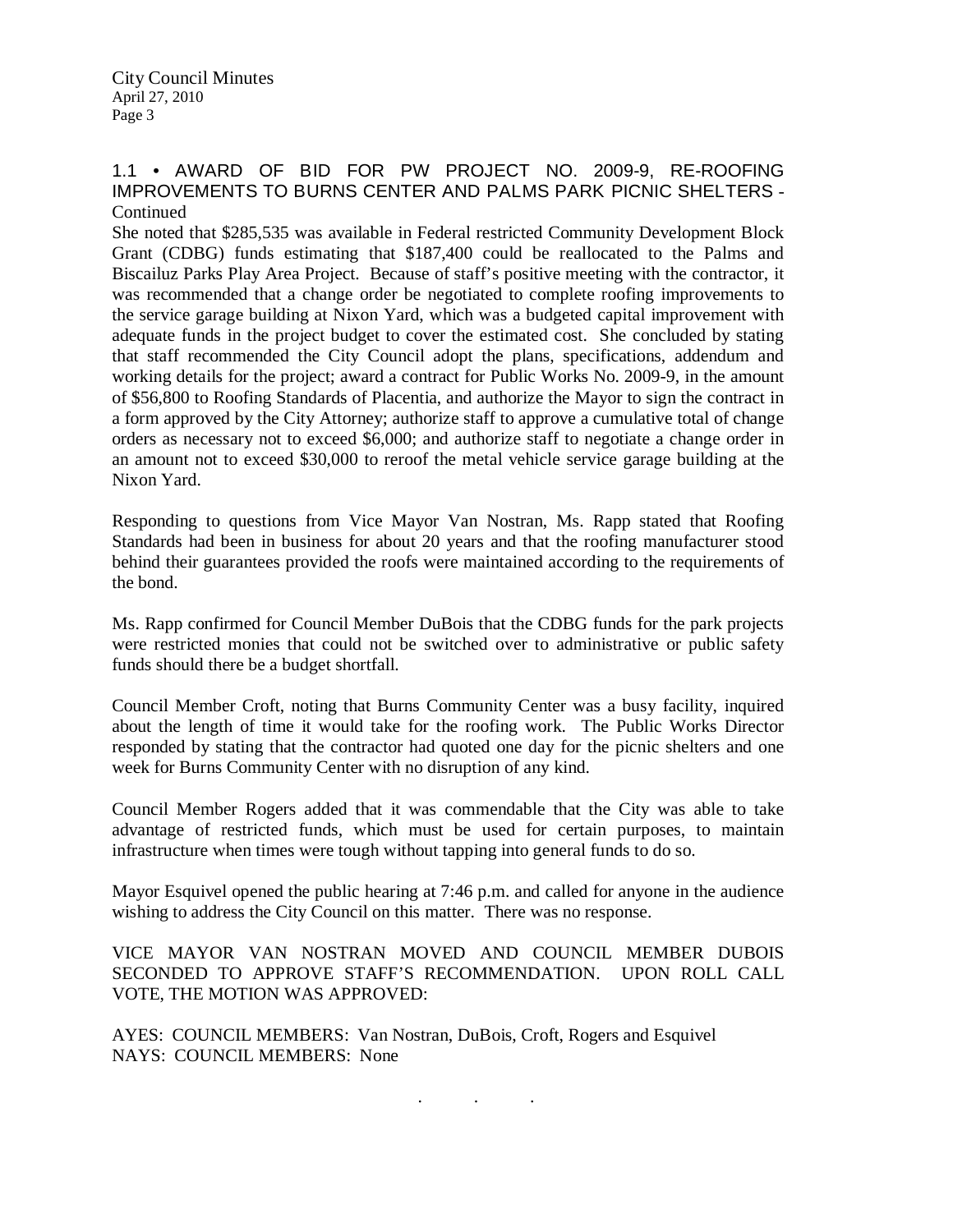# 3.1 • AUTHORIZATION FOR SOLE SOURCE PURCHASE OF PLAY EQUIPMENT FOR BISCAILUZ AND PALMS PARKS

The Public Works Director displayed slides and gave a report based on the memo in the agenda and stated that funds were included in the FY2009-2010 CDBG fund for renovation of the play equipment and surfacing in both Palms and Biscailuz Parks. She reported that after having solicited proposals from six play equipment manufacturers, staff was requesting authority to negotiate with representatives from the three selected equipment companies to provide and install specific play elements utilizing the various purchasing agreements that would provide the lowest cost per play area to the City. It was staff's recommendation that the City Council authorize staff to negotiate pricing and issue purchase orders for play equipment for Biscailuz and Palms Parks using existing purchase agreements in the amount not to exceed \$250,000 as part of the Play Area Improvement Project and authorize staff to negotiate and amend the existing purchasing agreement with SpectraTurf in an amount not to exceed \$40,000 for protective surfacing at Biscailuz and Palms Parks play areas.

Council Member Croft expressed his amazement at the different aspects of the play equipment for children to utilize noting their safety and variety of activities. He stated that he felt it was a good use of grant monies.

In response to Council Member DuBois' inquiry, Ms. Rapp stated that the GameTime equipment would require about three to four weeks lead time while the Kompan system would be about eight to ten weeks.

VICE CHAIRMAN VAN NOSTRAN MOVED AND COUNCIL MEMBER DUBOIS SECONDED TO APPROVE STAFF'S RECOMMENDATION. UPON ROLL CALL VOTE, THE MOTION WAS APPROVED:

AYES: COUNCIL MEMBERS: Van Nostran, DuBois, Croft, Rogers and Esquivel NAYS: COUNCIL MEMBERS: None

. . .

At 8:04 p.m., the Regular Meeting of the City Council was recessed for the Meeting of the Lakewood Redevelopment Agency. At 8:05 p.m., the City Council Meeting was reconvened.

. . .

. . .

ORAL COMMUNICATIONS: None